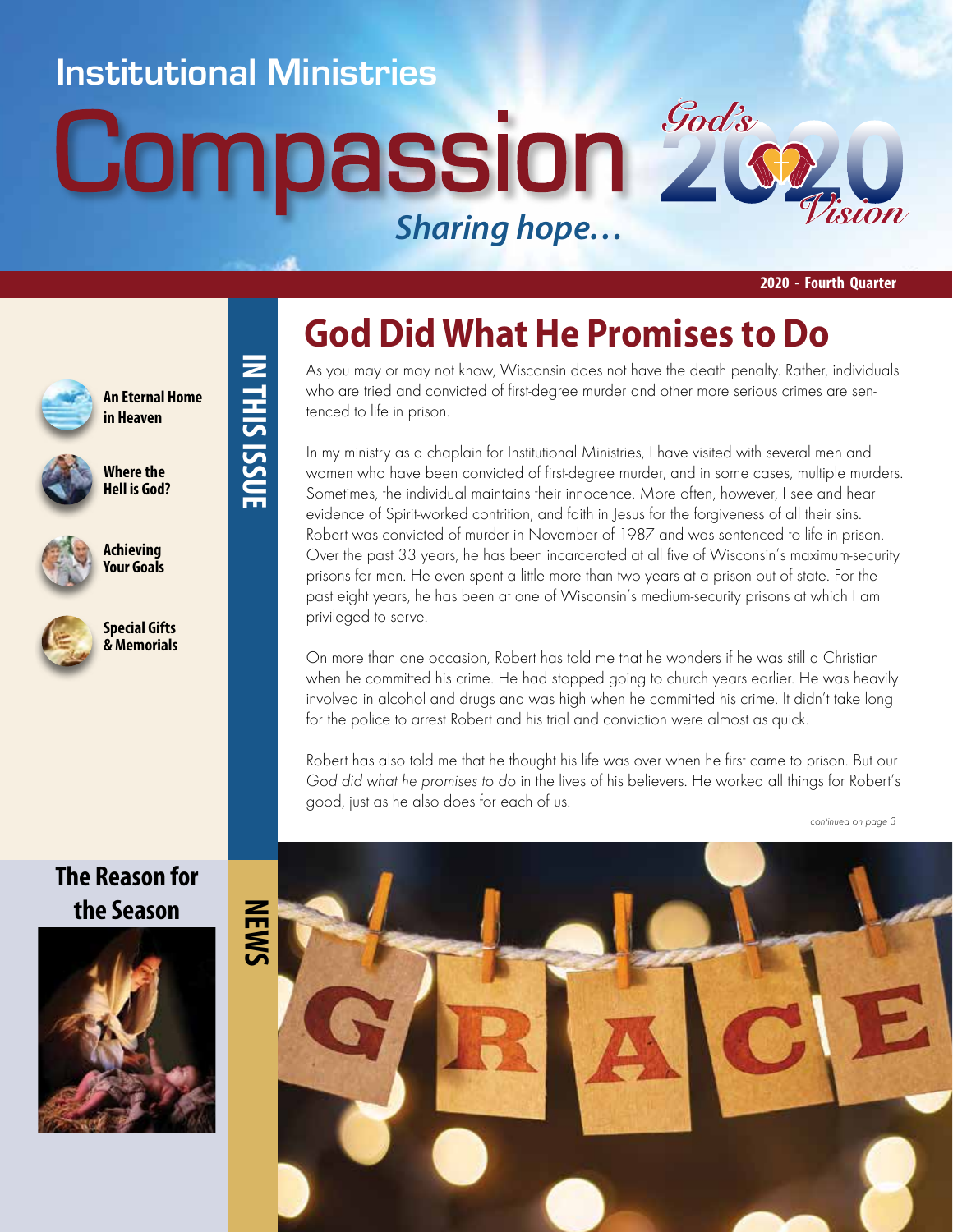# **An Eternal Home in Heaven**

Brenda was an unchurched mother of an eight-year-old who was dying of cancer. I met Brenda on her first hospital visit when she began treatment for her cancer. I sat and listened to all of her fears and concerns, and eventually, I had the privilege of sharing God's Word with her. In the months that followed, she learned of Jesus, His cross, and especially His promise of eternal life. In time, she confessed her new-born faith in Jesus. Brenda's final days were spent in hospice, and my last devotion with her was based on 2 Cor. 5:1-2, "Now we know that if the earthly tent we live in is destroyed, we have a building from God, an eternal house in heaven, not built by human hands. Meanwhile we groan, longing to be clothed with our heavenly dwelling…."



I later shared this same Scripture reading with about 150 people at her funeral, giving them the opportunity to hear about Jesus as they considered

the "earthly tent" of their own lives. Then, based on her confession of faith, I assured these listeners that while Brenda's "earthly tent" had now been taken down, she was enjoying an eternal home with God in heaven.

The above account was one of the last ministry stories that Chaplain emeritus Ken Lenz shared with us here at Institutional Ministries. On October 19, 2020, Ken exchanged his "earthly tent" for an eternal home in heaven, joining Brenda, and countless others like her, whom he had the privilege of sharing the gospel with over his 50+ years of ministry. Ken began serving as a chaplain for Institutional Ministries in 1971. And while he retired from fulltime ministry in June of 2007, he continued serving part-time until 2014.

Well done, good and faithful servant — you will be missed!

## **Where the Hell is God?**

I'm so glad you asked! That means you admit I exist. I know you asked the question because you feel pain in your life. Pain makes you feel alone. It made you ask where I am. I'm not the one who left. I am always with you, and I'm so glad you are back!

Interestingly, the one place you named is the only place where I am not. Hell is the complete absence of my love. I am love. My fervent desire for you is that you know – that you personally understand – the depth of my love for you.



"Why, then, do you do evil?" you ask. I never do evil. That is the work of Satan. He does evil; I intervene and make it serve a greater good.

"Good?" you scoff. Yes, good. Life's problems perplex you. They make you recognize that you are not in control. This made you come looking for me.

I have so much to tell you! I wrote you a love story, so that you would know how much I care about you. I know that you cannot repair yourself or this broken world. I came to do that. I lived the perfect life you could not. I died so that you could live. I rose to prove it! I wrote it down so that you can read it for yourself. I promise that as you read, as you learn more about me, you will find forgiveness, comfort, and peace.

I invite you to talk to me anytime, and yes, I will listen and answer every time! Did you know that my name, Jesus, actually means "He saves"? I am hope for hurting people. Those who invest in me will reap a harvest of peace.

Want to read more? Try Psalm 90, Psalm 139, or Isaiah 40.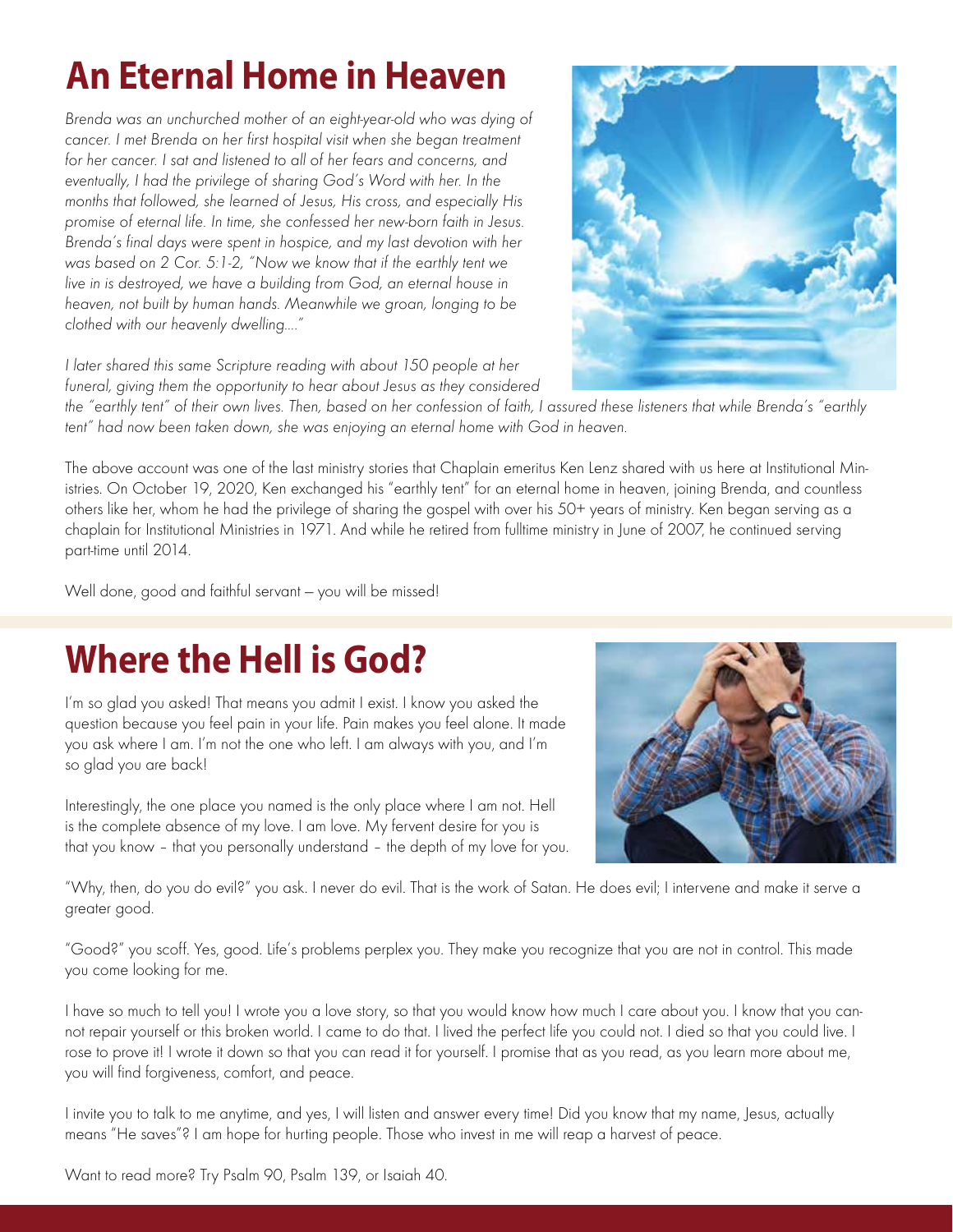# **Achieving Your Goals**

Recently, in working with a family preparing their estate plan, an important guideline was discussed. In your estate plan, use percentages rather than specific amounts for distributions out of your estate. For example, a family with a six-figure net worth specified a \$5,000 gift to four charities and designated 33% of the remaining estate to go to each of their four children. The anticipation was that a six-figure inheritance would be available for each child. However, end-of-life expenses resulted in a huge decrease of the net financial worth of the estate. As the estate was settled, the declared amounts (the \$5,000 to each charity) were distributed first. Then, after the \$20,000 was distributed to the charities, each child received 33% of the remaining \$7,500 (or \$2,500 each), which was half of what each charity received. This was far from what the parents intended.

Mixing specific amounts and percentages is an often occurring "mistake" in estate planning. If all distributions were listed by percentages (for example, 3% each to the four charities and 22% to each of the four children), the intent of the parents would have been more closely achieved regardless of the amount remaining in the estate.

Are you considering a gift to Institutional Ministries out of your estate after you are home in heaven? Please call the ministries' office; help and suggestions are available for you.



*"Every day, we have the opportunity to share the message of sin and grace"*

### God Did What He Promises to Do **continued from page 1**

Over the years, Robert has joined in the study of Scripture, either with me or with one of our ministries' volunteer pastors, at six of Wisconsin's prisons. And always, through the Spirit's working, Robert gladly listens to God's Word and believes that all his sins are forgiven because of Jesus!

By the grace of God, Robert knows and believes the truth of God's Word, "For the wages of sin is death, but the undeserved gift of God is eternal life in Christ Jesus our Lord" (Romans 6:23 – EHV).

Every day, we have the opportunity to share the message of sin and grace with institutionalized people who are going through some of the most difficult times of their lives. This holiday season consider partnering with us in this ministry, and help us continue pointing people like Robert to a gracious and loving God who forgives all our sins.